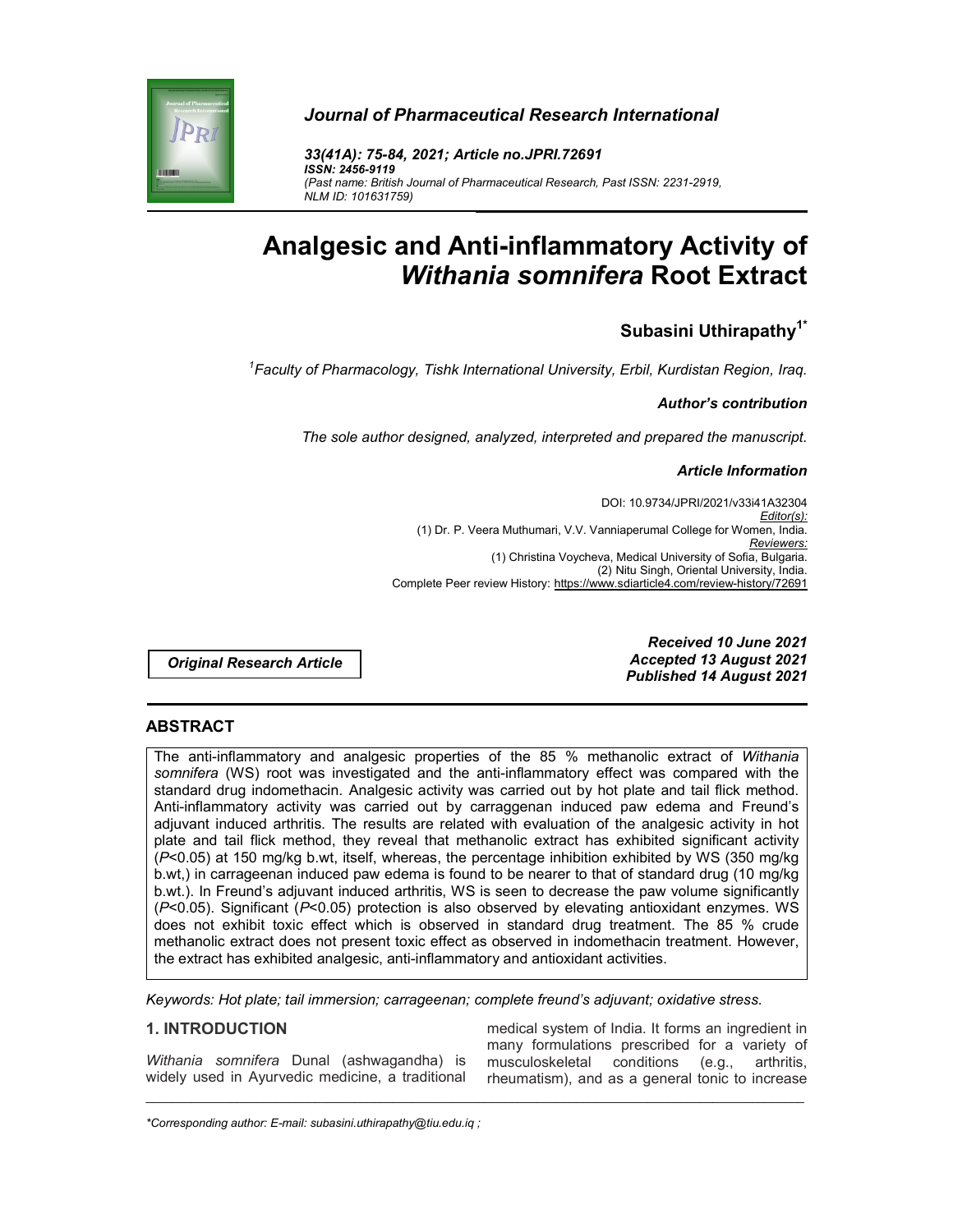*Uthirapathy; JPRI, 33(41A): 75-84, 2021; Article no.JPRI.72691*

energy, improve overall health and longevity. It is used to prevent disease among athletes and the elderly. Many pharmacological studies have been conducted to investigate the properties of ashwagandha in an attempt to authenticate its use as a multi-purpose medicinal agent [1] antiinflammatory properties [2], and anti-stress agent [3].

Anbalagan [4] has evaluated the antiinflammatory effect of dried root powder of *Withania somnifera* in Freund's adjuvant induced inflammation. They have compared the effect of *Withania somnifera* with the standard drug of phenylbutazone. Moreover, they have confirmed that dried powder of *Withania somnifera* root (WS) is active against inflammation. Begum [5] has reported the anti-inflammatory activity of WS powder in carraggenan induced acute inflammation. Likewise, Begum [6] has evaluated the anti-inflammatory activity of WS powder in Freund's adjuvant induced arthritis. In both the models, they have used dried powder of WS. In our study, we have evaluated the antiinflammatory activity of 85 % methanolic extract of WS in both carrageenan and Freund's adjuvant induced arthritis at minimal dose and compared their efficacy with the standard drug Indomethacin. In the present study, we have also evaluated the analgesic effect of 85 % Methanolic extract of WS by hot plate and tail immersion method.

# **2. MATERIALS AND METHODS**

# **2.1 Plant Material**

The roots of WS were collected from Madurai region, Tamilnadu, India. The plant was identified and authentified at Centre for Advanced Research in Indian System of Medicine (CARISM), SASTRA University, Thanjavur, Tamilnadu, India and the Specimen of the same is maintained (Voucher number is 0064).

# **2.2 Extraction**

The material was dried under shade. One kg of crushed root of the plant was soaked with seven liters of different solvents like hexane, chloroform, ethyl acetate and 85 % methanol for 7 days. The extract was filtered and concentrated by distillation. The final traces of solvent were dried in a vacuum oven at  $50^{\circ}$ C. The yield of extract was as follows: In hexane - 0.76 %, in chloroform  $- 1.34$  %, in ethyl acetate  $- 1.32$  %, in 85 % methanol – 4.62 %.

# **2.3 Qualitative Analysis of WS Extracted with Different Solvents**

Different extracts of WS were tested for the presence of various phytoconsitutents like 1) alkaloids using dragendroff, wagner and hager's reagent. 2) Flavonoids using aqueous sodium hydroxide solution. 3) Polyphenolics using folin phenol reagent. 4) Phytosterol by Libermann Burchard test which was carried out by mixing extract with acetic acid, acetic anhydride and sulphuric acid, 5) Saponins by testing the extract for the formation of foam by agitating with distilled water. 6) Carbohydrate by Molisch test which was carried out by mixing extract with alcoholic α-naphthol solution and concentrated sulphuric acid solution. 7) Amino acids and proteins using ninhydrin, Molisch and biuret reagent.

# **2.4 Experimental Animals**

In this study, 102 adult Wistar albino rats weighing 180–210 g, obtained from Centre for Advanced Research in Indian System of Medicine (CARISM), Animal house, SASTRA University, Tamilnadu, India were used. The rats were fed with standard laboratory chow and sterile water before the experiment. The animal laboratory was equipped with automatic temperature (22  $\pm$  1<sup>o</sup>C) and lighting controls (12 h light/12 h dark).

# **2.5 Experimental Protocol for Analgesic Activity**

In the Hotplate test [7] rats were divided in to different groups as follows. Each group consists of six animals. Group I - Control animals – 5% Tween 80 in water, Group II- Treatment 1- 150 mg/kg b.wt. extract, Group III- Treatment II- 250 mg/kg b.wt. Extract, Group IV- Treatment III - 350 mg/kg b.wt. Extract. Four experimental groups were used. Rats treated with saline solution were employed as controls. The experimental groups were treated with WS (150, 250 and 350 mg/kg b.wt, p.o.). In this test, animals were individually placed on a hot plate maintained at a constant temperature (55+0.3**<sup>o</sup>** C). The latency to first sign of hind paw licking or jump response to avoid heat nociception was taken as an index of nociceptive threshold with cut off time of 15 sec. The nociceptive threshold was observed every 60 min up to 4 hours after the drug administration.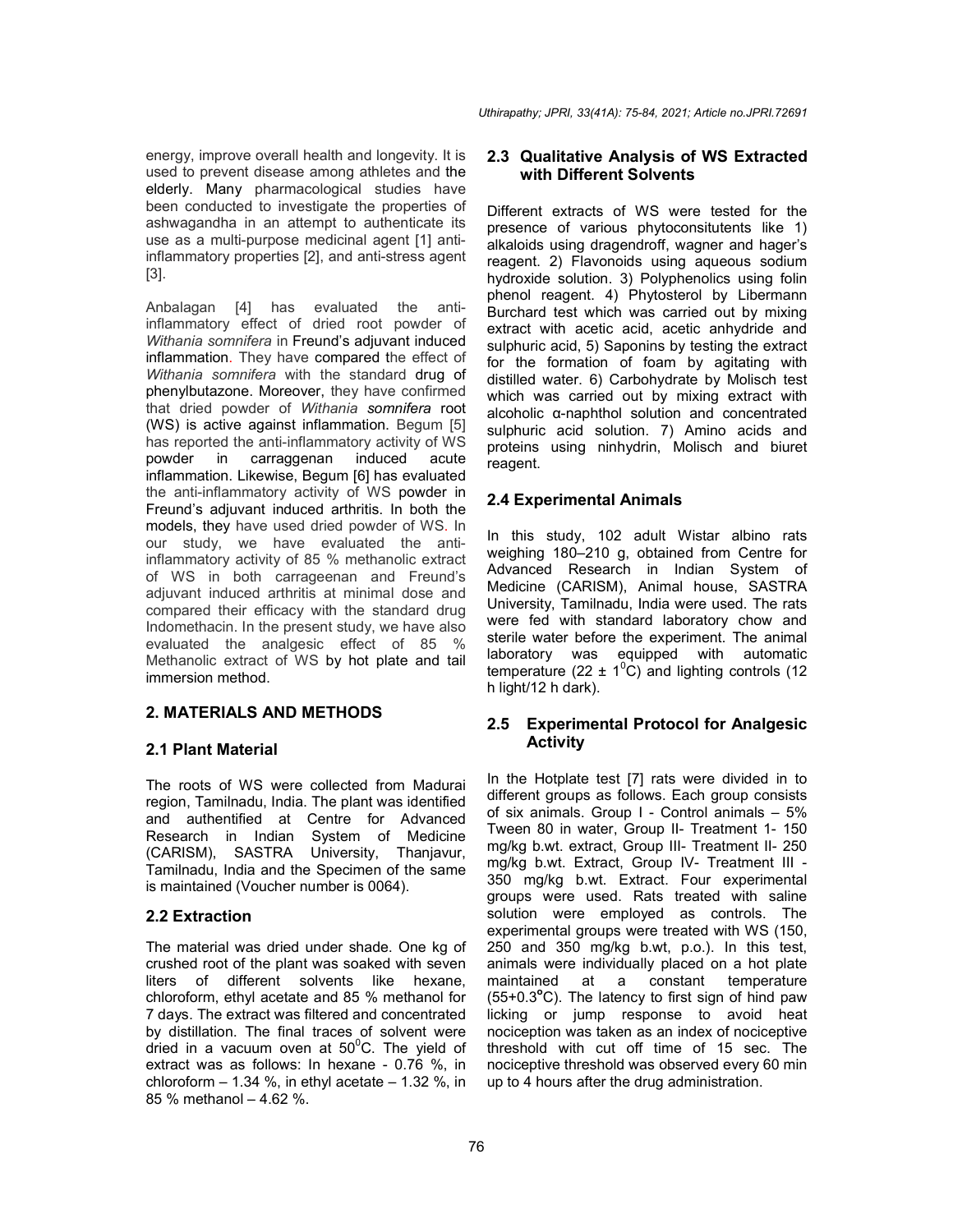### **2.6 Experimental Protocol for Analgesic Activity**

In the Tail immersion method [8] rats were divided in to different groups as follows. Each group consists of six animals. Group I - Control animals – 5 % Tween 80 in water), Group II - Treatment 1- 150 mg/kg b.wt. extract, Group III

- Treatment II - 250 mg/kg b.wt.extract Group IV- Treatment III- 350 mg/kg b.wt. extract. The antinociceptive effect was determined in rats using the tail-flick test by analgesiometer. The responses were elicited every 15 min up to 60 min after treatment, with WS under study and the vehicle. Four experimental groups were used. Rats treated with saline solution were employed as controls. The experimental groups were treated with WS (150,250 and 350 mg/kg p.o.)

### **2.7 Experimental protocol for Carrageenan induced inflammation**

Anti-inflammatory effects of 85 % methanolic extract of WS was investigated which was induced by carrageenan [9,10]. The animals were divided in to following groups as follows. Group I- Normal - 5% Tween 80 in water, Group II- Standard - 10 mg/kg b.wt. indomethacin, Group III - Treatment 1- 150 mg/kg b.wt. extract, Group IV- Treatment II - 250 mg/kg b.wt. extract, Group V- Treatment III - 350 mg/kg b.wt. extract. The anti-edematogenic properties of the WS extract was studied using the carrageenaninduced edema model. Groups of six rats were used. Animals were given a saline solution, indomethacin (10 mg/kg b.wt, p.o) and a dose of a selected WS extract, 1 h before administration of an intradermal injection of carrageenan (0.1 ml of a 1% solution in 0.9% saline solution) into the plantar region of the right hind paw. The contralateral paw was injected with 0.1 ml saline solution. The group treated with the WS extract was injected with 150, 250 and 350 mg/kg b.wt, p.o. The paw volume was measured before the injection and each hour after for a period of 4 h by means of volume displacement methods. The difference between the left paw and the right paw volumes indicated the degree of inflammation. The average increase in paw volume of each group was calculated and compared with the control (saline) and the indomethacin groups.

### **2.8 Experimental Protocol for Freund's Adjuvant Induced Arthritis**

Animals were divided in to four groups as follows. Each group consists of six animals. Group I - Normal -5 % Tween 80 in water, Group II – Control - Complete Freund's adjuvant (CFA), Groups III – Treatment - 250 mg/kg b.wt. extract + CFA, Group IV – Treatment - 10 mg/kg b.wt. Indomethacin + CFA. The right foot pad of each rat was injected subcutaneously with 0.05 ml of Complete-Freund's Adjuvant agent [11]. The animals were treated with extract and standard drug for 45 days. On  $46<sup>th</sup>$  day all the animals were sacrificed by cervical dislocation under ether anesthesia. Liver and kidney was excised and washed with saline. 10 % tissue homogenate was prepared in Tris buffer and various biochemical parameters like Thio barbituric acid Reactive Substances (TBARS) [12] Reduced Glutathione (GSH) [13], Gluatthione peroxidase (GPx) [14] and catalase [15] were estimated.

# **2.9 Statistical Analysis**

The values have been expressed as Mean **±**  S.D. Significant difference have been observed using One Way Analysis of variance (ANOVA) by SPSS software version 12.0. *P*<0.05, was considered as significant difference. Groups having different alphabets are differ significantly at *P*<0.05

# **3. RESULTS**

# **3.1 Qualitative Analysis of WS Extracted with Different Solvents**

Qualitative analysis showed the presence of alkaloids in chloroform extract, phenols in Ethylacetate and 85 % methanolic extract and phytosterol, saponin and carbohydrates in 85 % methanolic extract can be seem Table 1.

# **3.2 Analgesic Activity (Hot Plate Method and Tail Immersion Method)**

In our present study maximum anti-nociceptive effect of methanolic extract in hot plate method was observed at  $3<sup>rd</sup>$  hour by the dose of 250 mg/kg b.wt. (*P*<0.05, Table 2). Moreover, significant difference has been observed at 150 mg/kg b.wt. of extract against 0 hour in hot plate test and also in tail immersion method in Table 2 and 3. Significant difference has not been observed by increasing the dose of the extract against lower dose treated animals.

# **3.3 Carrageenan Induced Inflammation**

85 % Methanolic extract treatment is found to decrease the carrageenan induced edematous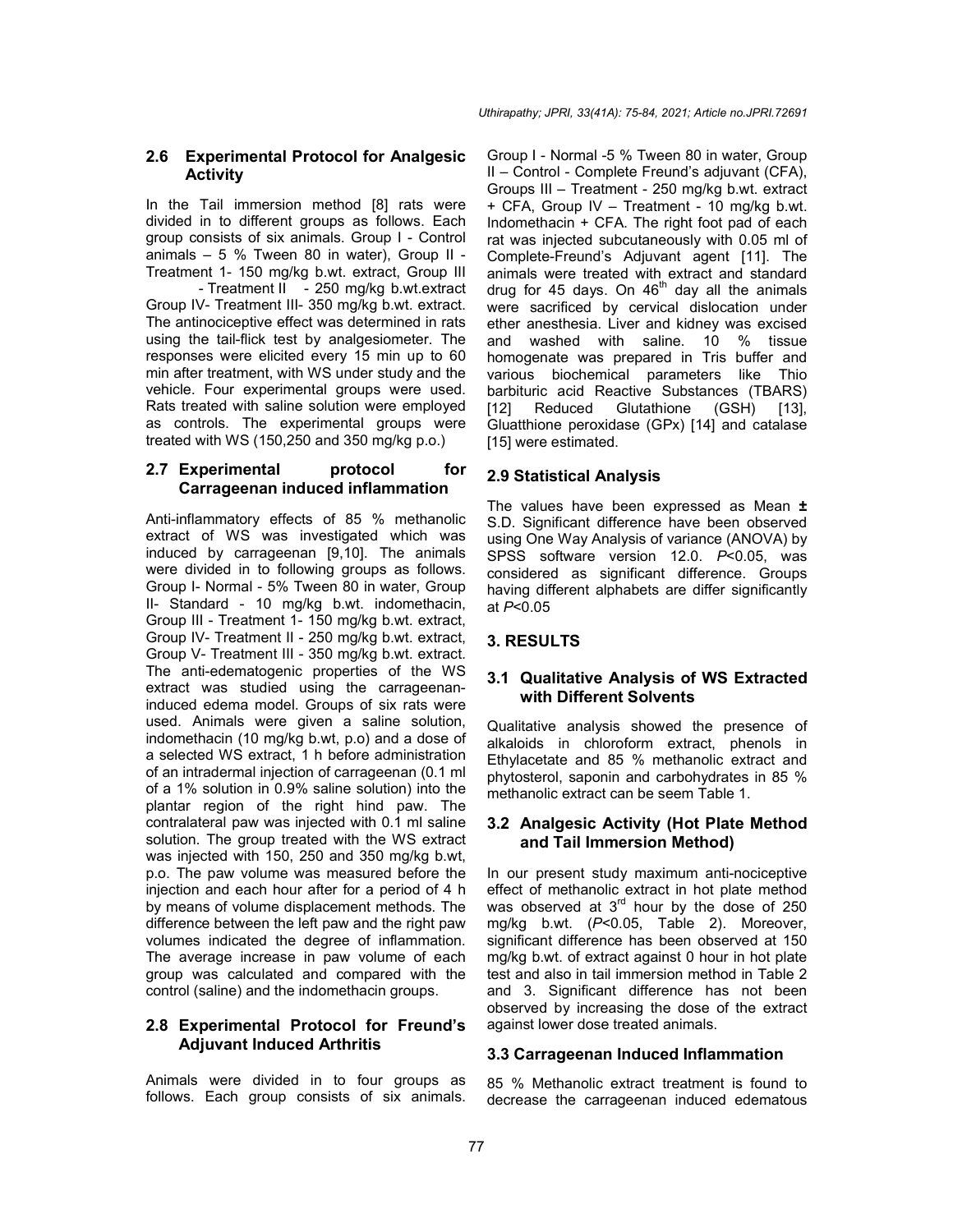paw volume significantly against Group I animals. The decrement is seen to be dose dependent. Neverthless, the percentage protection exhibited by extract at the dose of 350 mg/kg b.wt is nearer to that of 10 mg/kg b.wt. of animals. The decrement is seen to be dose<br>dependent. Neverthless, the percentage<br>protection exhibited by extract at the dose of 350<br>mg/kg b.wt is nearer to that of 10 mg/kg b.wt. of<br>standard drug treatment. The results of groups of rats can be seen in Table 4.

#### **3.4 Freund's Adjuvant Induced Arthri Arthritis**

The paw volume of Freund's adjuvant administered animals is observed to be decreased by treating animals with extract. Animals treated with extract at the dose of 250

many volume significantly against Group 1 mg/kg b.wt. for 45 days exhibit similar activity as<br>animals. The decrement is seen to be dose that of Indomethacin at the dose of 10 mg/kg<br>dependent. Neverthless, the percentage b mg/kg b.wt. for 45 days exhibit similar activity as<br>that of Indomethacin at the dose of 10 mg/kg b.wt in Table 5. TBARS level in liver tissue of Freund's adjuvant administered rats is noticed to increased in diseased rats (*P*<0.05, Table 6). Treatment with extract for 45 days is seen to return back the TBARS level to normal level. Indomethacin administration has elevated the level of TBARS in kidney tissue in Fig 1. The antioxidants like GSH, GPx and catalase of treated rats have indicated the increase against Freund's adjuvant administered animals can be seen in Table 6 (*P*<0.05). 5. TBARS level in liver tissue of<br>ant administered rats is noticed to<br>liseased rats  $(P<0.05$ , Table 6).<br>1 extract for 45 days is seen to<br>e TBARS level to normal level.<br>administration has elevated the<br>5 in kidney tissue in

|  |  |  |  | Table 1. Qualitative analysis of Withania somnifera extracted with different solvents |
|--|--|--|--|---------------------------------------------------------------------------------------|
|--|--|--|--|---------------------------------------------------------------------------------------|

| <b>Phyto-constituents</b> | Hexane | <b>Chloroform</b> | Ethylacetate | 85% Methanol    |
|---------------------------|--------|-------------------|--------------|-----------------|
| Alkaloids                 |        |                   |              |                 |
| Flavonoids                |        |                   |              | $^{\mathrm{+}}$ |
| Polyphenolics             |        | +                 |              | $^{\mathrm{+}}$ |
| Phytosterol               |        |                   |              | +               |
| Saponins                  |        |                   |              |                 |
| Carbohydrates             |        |                   |              |                 |
| Amino acids and proteins  |        |                   |              |                 |



**Fig. 1. %Effect of** *Withania somnifera somnifera* **and Indomethacin in Freund's adjuvant induced oxidative stress**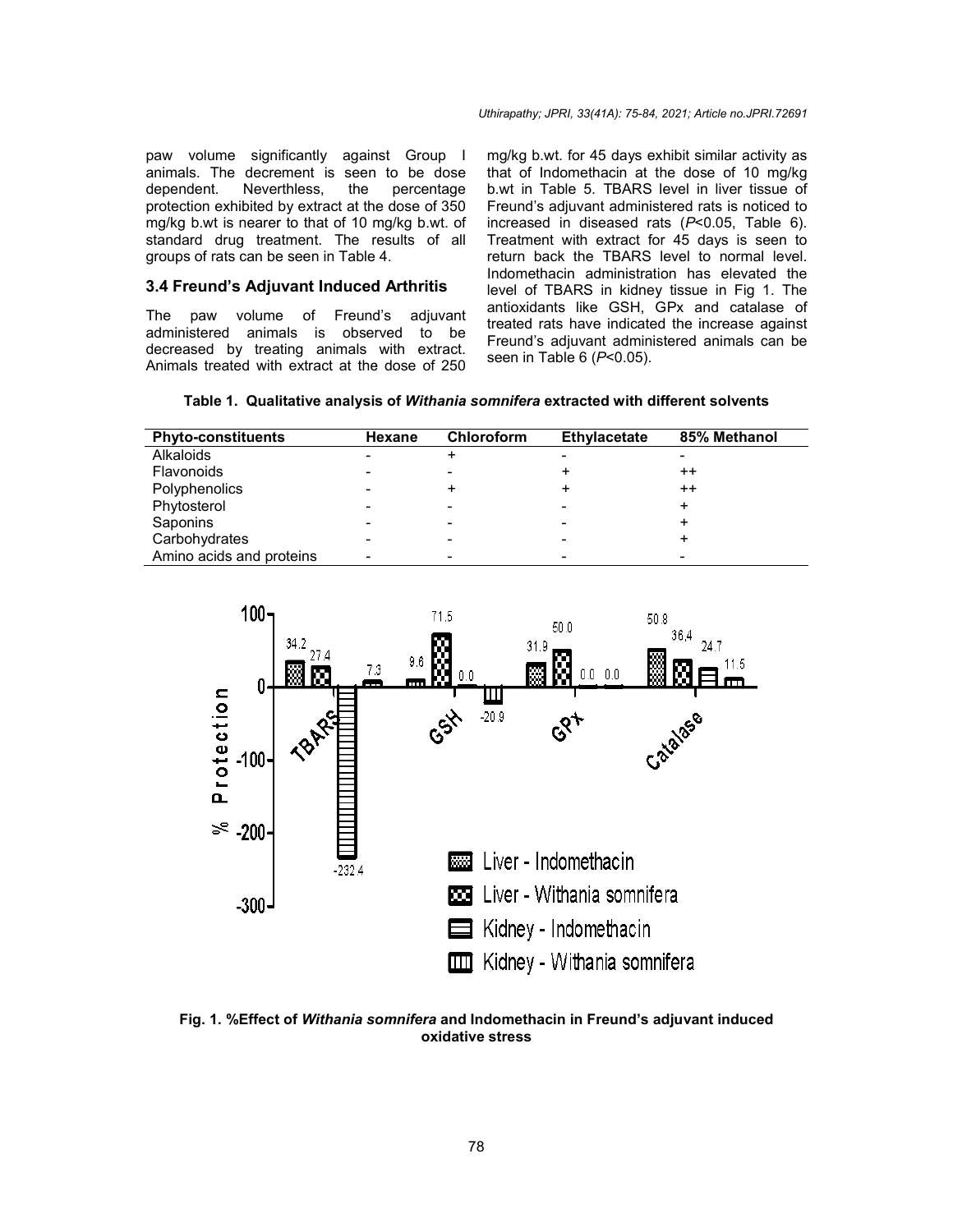| <b>Groups</b> | <b>Dose</b>              |                  | <b>Reaction time in hour</b> |                   |                  |                   |
|---------------|--------------------------|------------------|------------------------------|-------------------|------------------|-------------------|
|               |                          | 0 <sub>hr</sub>  | 1 hr                         | 2 hr              | 3 hr             | 4 hr              |
|               |                          |                  | Response time in seconds     |                   |                  |                   |
| Group I       | $\overline{\phantom{a}}$ | $3.1 \pm 0.90$   | $3.1 \pm 1.50$               | $3.8 \pm 0.96$    | $3.1 \pm 0.30$   | $4.8 \pm 0.50$    |
| Group II      | WS<br>150 mg/kg          | $3.6 \pm 0.90$ a | 6.1 $\pm$ 1.40 c             | $6.6 \pm 1.80$ cd | $7.3 \pm 3.30$ d | $5.4 \pm 0.50$ b  |
| Group III     | ws<br>$250$ mg/kg        | $3.1 \pm 0.50$ a | $4.5 \pm 1.20$ ab            | $5.0 \pm 1.50$ b  | $8.5 \pm 2.60$ c | $4.5 \pm 0.90$ ab |
| Group IV      | WS<br>350 mg/kg          | $2.1 \pm 0.30$ a | $4.5 \pm 1.30$ b             | $3.9 \pm 0.80$ b  | $6.6 \pm 3.60$ d | $5.4 \pm 0.40$ c  |

#### **Table 2. Anti-nociceptive effect of** *Withania somnifera* **in hot plate test**

*Values are Mean SD. One Way ANOVA was carried out using SPSS software version 12.0. Significant difference (P<0.05) has been observed between 0 hour and different hours of the same group. Values not sharing common alphabets are differ significantly at P<0.05*

#### **Table 3. Anti-nociceptive effect of** *Withania somnifera* **in tail immersion test**

| Drug      | <b>Dose</b>           |                  | Response time in sec. |                   |                  |                  |
|-----------|-----------------------|------------------|-----------------------|-------------------|------------------|------------------|
|           | Reaction time in min. | 0 min.           | 15 min.               | 30 min.           | 45 min.          | 60 min.          |
| Group I   |                       | $4.3 \pm 0.50$   | $4.0 \pm 0.80$        | $3.8 \pm 0.50$    | $5.3 \pm 0.96$   | $4.0 \pm 0.80$   |
| Group II  | WS<br>$150$ mg/kg     | $2.0 \pm 0.0 a$  | $3.3 \pm 0.50$ b      | $3.6 \pm 0.80$ b  | $3.4 \pm 0.50$ b | $3.6 \pm 0.50$ b |
| Group III | ws<br>$250$ mg/kg     | $2.8 \pm 0.30$ a | $3.6 \pm 0.50$ b      | $3.9 \pm 0.30$ b  | $3.4 \pm 0.30$ b | $3.0 \pm 0.80$ b |
| Group IV  | WS.<br>350 mg/kg      | $2.5 \pm 0.60$ a | $2.9 \pm 0.30$ ab     | $3.1 \pm 0.30$ ab | $3.8 \pm 0.60$ b | $3.4 \pm 0.50$ b |

*Values are Mean SD. One Way ANOVA was carried out using SPSS software version 12.0. Significant difference (P<0.05) has been observed between 0 hour and different hours of the same group. Values not sharing common alphabets are differ significantly at P<0.05*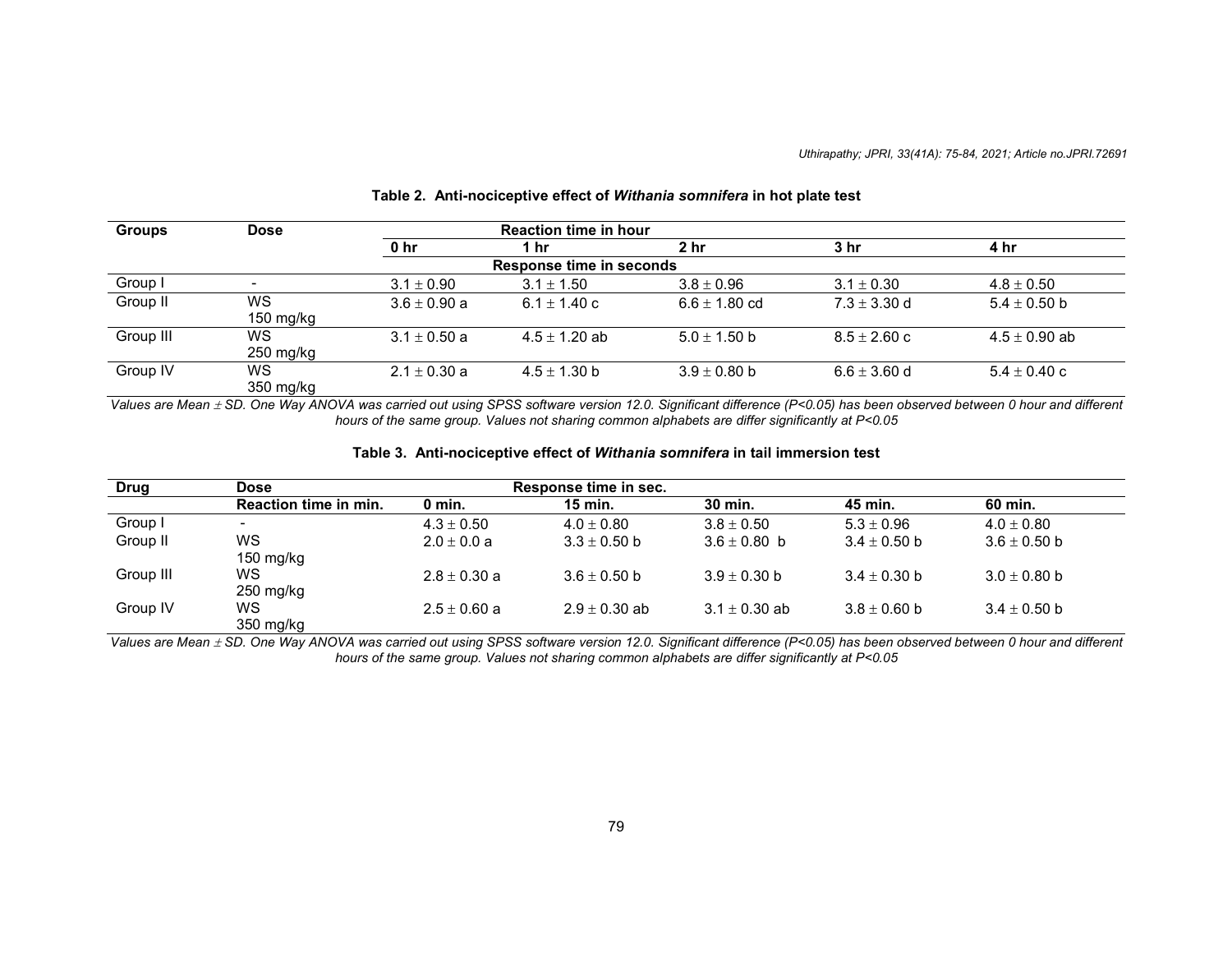| <b>Groups</b> | Dose mg/kg b.w  | Increase in Paw edema | % Inhibition of Paw |
|---------------|-----------------|-----------------------|---------------------|
|               |                 | ( Mean ± SD) in mm    | edema               |
| Group I       | 5 % Tween 80    | $2.00 \pm 0.14$ c     |                     |
| Group II      | Indomethacin 10 | $0.99 \pm 0.10$ a     | 50.20               |
| Group III     | WS 150          | 1.42± 0.13 b          | 29.05               |
| Group IV      | WS 250          | 1.46± 0.06 b          | 26.93               |
| Group V       | WS 350          | $0.96 \pm 0.05$ a     | 52.13               |

**Table 4. Effect of** *Withania somnifera* **in Carrageenan Induced Rat Paw Edema**

*Values are Mean SD. One Way ANOVA was carried out using SPSS software version 12.0. Significant difference (P<0.05) has been observed between different groups. Values not sharing common alphabets are differ significantly at P<0.05*

| Table 5. Effect of Withania somnifera in Freund's Adjuvant Induced Rat Paw Edema |  |
|----------------------------------------------------------------------------------|--|
|----------------------------------------------------------------------------------|--|

| Days | Freund's<br>adjuvant | Freund'sadjuvan+ Indomethacin(10<br>mg/kg b.wt.) |                          | Freund's adjuvant + WS (250<br>mg/kg b.wt.) |                          |
|------|----------------------|--------------------------------------------------|--------------------------|---------------------------------------------|--------------------------|
|      | Paw<br>volume        | Paw volume (mm)                                  | Percentage<br>inhibition | Paw volume<br>(mm)                          | Percentage<br>inhibition |
|      | $4.27 \pm 0.08$      | $4.32 \pm 0.11$ a                                | $\overline{\phantom{a}}$ | $3.97 \pm 0.14$ a                           |                          |
| 8    | $6.3 \pm 0.43$       | $6.2 \pm 0.33$ bc                                | 1.59                     | $6.3 \pm 0.34$ c                            |                          |
| 15   | $6.68 \pm 0.51$      | $6.38 \pm 0.41$ c                                | 4.49                     | $5.98 \pm 0.38$ c                           | 10.75                    |
| 22   | $6.7 \pm 0.87$       | $6.08 \pm 0.25$ b                                | 9.25                     | $5.8 \pm 0.24$ b                            | 18.31                    |
| 29   | $6.7{\pm}0.46$       | $5.85 \pm 0.19$ b                                | 12.69                    | $5.03 \pm 0.22$ b                           | 22.62                    |
| 36   | $6.63 \pm 0.32$      | $4.78 \pm 0.19$ a                                | 27.90                    | $4.48 \pm 0.21$ a                           | 31.08                    |
| 43   | $6.45 \pm 0.39$      | $4.52 \pm 0.11$ a                                | 29.92                    | $4.35 \pm 0.05$ a                           | 32.03                    |

Values are Mean  $\pm$  SD. One Way ANOVA was carried out using SPSS software version 12.0. Significant *difference (P<0.05) has been observed between different groups. Values not sharing common alphabets are differ significantly at P<0.05*

| Table 6.  Effect of <i>Withania somnifera</i> in Freund's Adjuvant Induced Oxidative stress |  |
|---------------------------------------------------------------------------------------------|--|
|---------------------------------------------------------------------------------------------|--|

| <b>Parameters</b>                                         | Organs | <b>Groups</b>         |                       |                                             |  |
|-----------------------------------------------------------|--------|-----------------------|-----------------------|---------------------------------------------|--|
|                                                           |        | <b>Normal</b>         | Freund's<br>adjuvant  | Freund's adjuvant +<br>WS (250 mg/kg b.wt.) |  |
| <b>TBARS</b>                                              | Liver  | $1.19 \pm 0.08$ a     | $1.57 \pm 0.18$ b     | $1.14 \pm 0.24$ a                           |  |
| (nmoles/mg protein)                                       | Kidnev | $1.18 \pm 0.05$ a     | $1.23 \pm 0.13$ a     | $1.14 \pm 0.09$ a                           |  |
| GSH                                                       | Liver  | $38.03 \pm 7.49$ b    | $23.27 \pm 1.24$ a    | $39.9 \pm 8.72$ b                           |  |
| $(\mu g \text{ of } GSH/mg)$<br>protein)                  | Kidney | $40.99 \pm 3.3$ b     | $35.36 \pm 2.4$ b     | $27.96 \pm 5.52$ a                          |  |
| Catalase                                                  | Liver  | $19.28 \pm 1.41$ b    | $13.84 \pm 1.42$ a    | $18.88 \pm 1.74$ b                          |  |
| (mM of $H_2O_2$                                           | Kidney | $19.34 \pm 1.38$ a    | $15.61 \pm 1.04$ b    | $17.41 \pm 1.56$ ab                         |  |
| consumed/<br>minute/mg protein)                           |        |                       |                       |                                             |  |
| <b>GPx</b>                                                | Liver  | $0.153 \pm 0.02$ b    | $0.104 \pm 0.0009$ a  | $0.156 \pm 0.0003$ b                        |  |
| $(\mu g \text{ of } GSH)$<br>utilized/min /mg<br>protein) | Kidney | $0.1091 \pm 0.0011$ a | $0.1087 \pm 0.0002$ a | $0.1092 \pm 0.0005$ a                       |  |

Values are Mean  $\pm$  SD. One Way ANOVA was carried out using SPSS software version 12.0. Significant *difference (P<0.05) has been observed between different groups. Values not sharing common alphabets are differ significantly at P<0.05* .

### **4. DISCUSSION**

Pain and edema are the outcome of inflammatory reaction. Pain has been described as nature's early sign of morbidity. It is reported that chemical production of pain usually results in an inflammatory response in biologically active system [16]. In our present study, we have assessed both the analgesic and antiinflammatory activity of WS.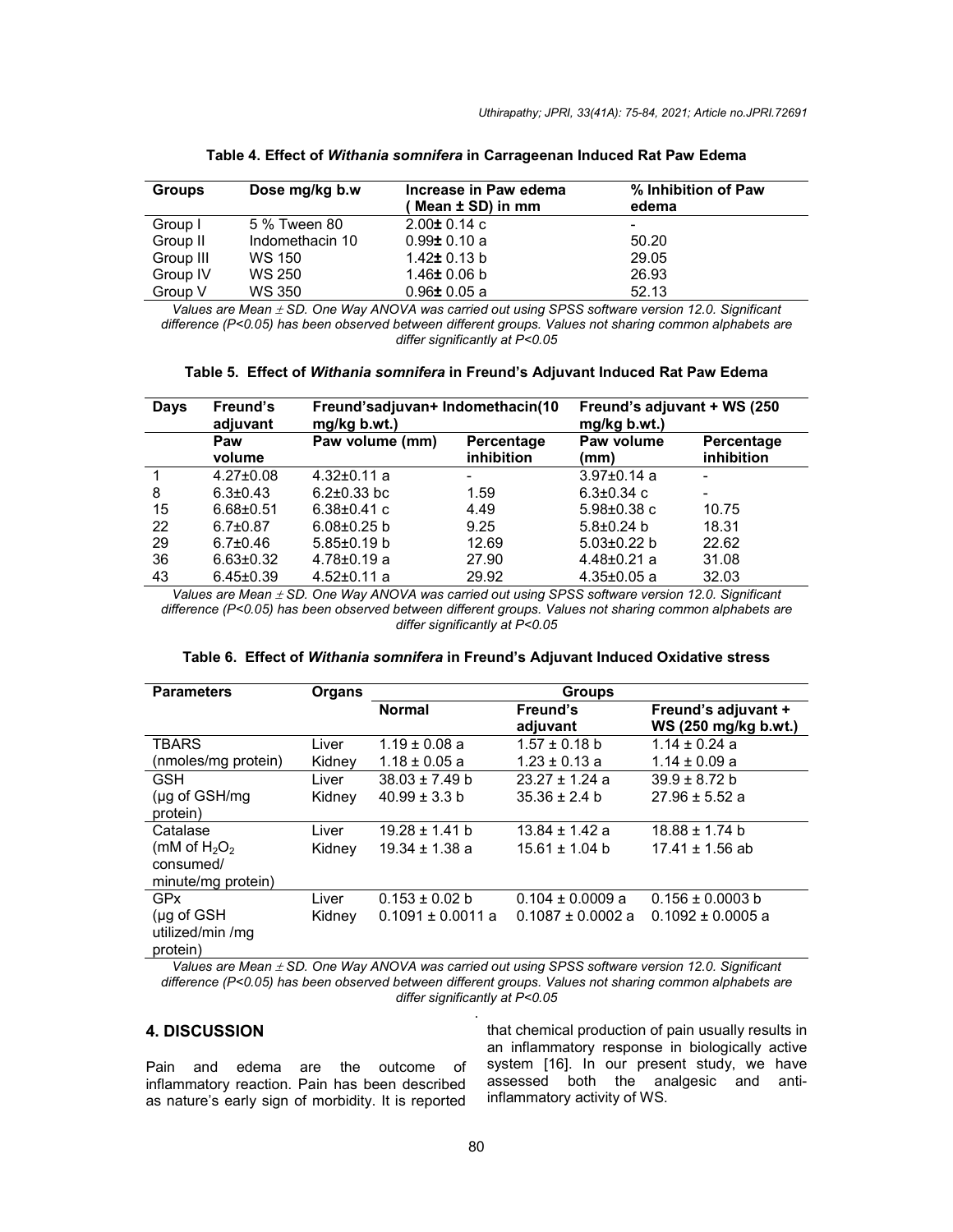Different extracts of WS have been taken to account the presence of various phytoconstituents in different extracts so as to choose the particular extract having the presence of maximum phytoconstituents for further study. Since most of the phyto-constituents are eluted out in the 85 % methanolic extract (Table 1), we have used the same for further pharmacological evaluation.

Significant difference has been observed at 150 mg/kg b.wt. (*P*<0.05) of extract against 0-hour response reveals that the extract is more potent at minimum dose itself (Table 2). Significant difference has not been noted down between Group II against Group III and IV. It directs that maximum activity is at minimum dose. However, it should be further evaluated by carrying out the bioavailability and pharmacokinetics study of the extract. Likewise, in tail immersion method maximum effect is observed at 150 mg/kg b.wt. of extract (Table 3) pointing out that the antinociceptive effect of WS is present at 150 mg/kg b.wt. itself. It is reported that stimulation of sympathetic nerves is responsible for production of pain [17] Although the direct mechanism of action is still not established, the antinociceptive effect of WS might be due to the suppression of sympathoimetic amines. Antinociceptive effect of WS might be due to the presence of phenolic compounds. Phenolic compounds are reported to have analgesic activity through inhibition of the enzyme prostaglandin synthatase more specifically the endoperoxidase [18] Carrageenan induced edema model is a better model to assess anti-inflammatory activity of substances [9]. Hence the same method is adopted in our study.

The development of edema in the paw of the rat after the injection of carrageenan is due to release of histamine, serotonin and prostaglandin like substances [19]. WS is able to suppress edema and this effect may be due to the inhibitory effects on the release of histamine,  $5$ hydroxyl tryptamine and kinin like substances which are reported to release from mast cell degradation during first hour of carrageenan induced artificial paw edema [20]. This decrement of paw volume might be due to the presence of phenolic compounds in the extract. Compounds like phenolic compounds and flavonoids are reported to produce antiinflammatory action by decreasing capillary permeability [21].

Bhatia [22] has mentioned that hydrogen sulphide synthesizing enzyme level is noted to be increased along with the paw volume. The significant decrease of paw volume of WS might be due to their effect on hydrogen sulphide synthesizing enzyme which should be evaluated further. Freund's adjuvant, prepared from certain heat-killed species of Mycobacteria by dispersion in mineral oil alone (i.e. no emulsifier), induces a chronic polyarthritis in 10 days or more after being injected in the footpad or tail or ears of sensitive rat strains [11]. Chatterjee [23] has mentioned that inhibition of adjuvant induced arthritis in rats is one of the most suitable test procedures to screen anti-arthritic agents since it closely resembles WS root to arthritic animals has resulted in the suppression of generalized immunological response to the constituents of the tubercle bacilli which become disseminated after administration in the sub-plantar region.

Freund's adjuvant disease is a complicated one due to the involvement of many organs other than the joints, notably the liver, bone marrow, spleen, etc. This made us to evaluate the effect of extract in Freund's adjuvant affected organs other than joints like liver and kidney [24]. A major systemic event that occurs in the rat following the induction of inflammation is the marked alteration in the cellular defence mechanism. Many cellular defence mechanisms are directed against the toxic effects of these radicals in inflammatory process. TBARS which is formed as an end product for these toxic effects has been quantified in our present study. The decrement of TBARS observed by treatment has been suspected as the effect of antioxidant activity of WS. Anti-lipid peroxidative activity of WS has been reported earlier by Dhuley [25,26,27]

To reconfirm the antioxidant activity various antioxidants like Glutathione, catalase and glutathione peroxidase level are also estimated. GSH level is found to be decreased significantly in liver tissue of diseased rats against normal  $(P<0.05,$  Table 6). This non-enzymatic Table 6). This non-enzymatic antioxidant is observed to be increased by treatment. Effect of WS in increasing the level of GSH has been reported earlier by Singh [3]. In kidney tissue, the treatment is kept to be decreased (Table 6). This might be due to the mobilization of GSH from kidney to protect the animal from damage caused by Freund's adjuvant.

Catalase and GPx levels of both liver and kidney homogenate is found to decrease significantly in diseased rats (*P*<0.05, Table 6). This might be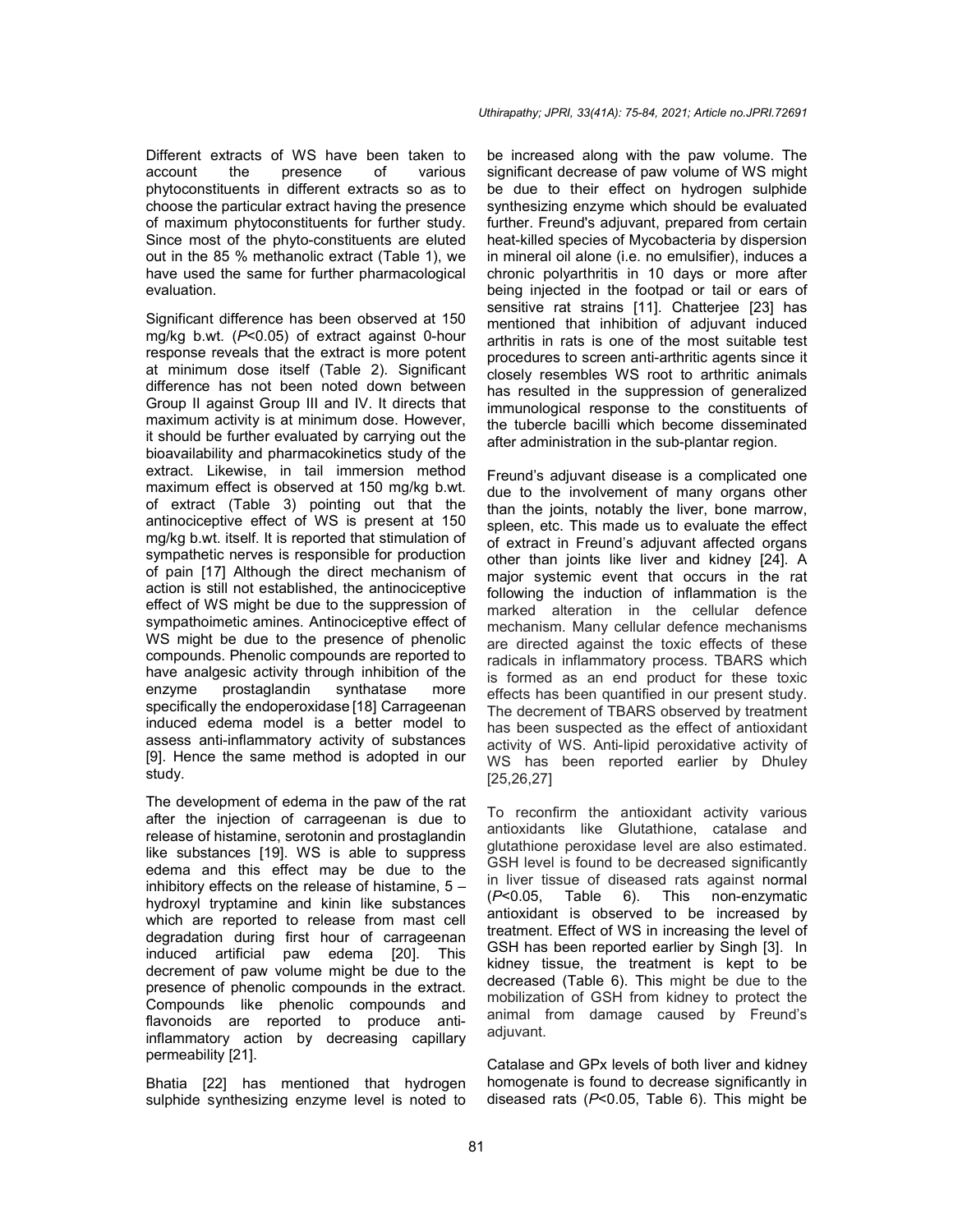due to the utilization of enzymes by the diseased animals to protect the organ from damage caused by Freund's adjuvant. Treatment with extract is acted to bring back the level of these enzymes to normal level. This might be due to the antioxidant effect of WS. The increasing catalase and GPx by WS might be due to the presence of glycowithanolides [3].

Fig. 1 reflects the better effect of WS than the standard drug Indomethacin. Administration of Indomethacin for a longer duration (10 mg/kg b.wt. for 45 days) is reported to develop lipid peroxidation of kidney. The toxic effect of indomethacin has been recorded earlier by Hemieda [28,29]. The toxic effect is not seen in WS treatment. This result reflects that WS treatment prevail better protection in anti-arthritic and anti-inflammatory effect without toxic effect. Likewise, the antioxidants like GSH (71.5 %), GPx (50.0 %) levels are found to get increased drastically in the liver homogenate by treating animals with WS. Indomethacin administration is recorded to increase these GSH and GPx level only by 9.6 % and 31.9 %, respectively. These results reveal that WS extract treatment is exhibiting better activity when compared to standard drug treatment.

# **5. CONCLUSION**

In conclusion, 85 % methanolic extract of WS exhibits antinociceptive effect at the lower dose and anti-inflammatory activity in carrageenan induced paw inflammation at the lower dose. Moreover, the anti-inflammatory activity exhibited by extract is nearer to that of standard drug<br>Indomethacin. Treating Freund's adiuvant Treating Freund's adjuvant induced arthritic animals of extract for 45 days is found to decrease the paw volume. The paw volume decrement of extract treatment is looked to be similar to that of Standard drug indomethacin. Further, Indomethacin drug treatment is seen to develop a toxic effect in kidney which is reflected in the level of TBARS. Similar toxic effects have not been observed by extract and the same dose of extract increased the level of antioxidants comparatively better than that of Indomethacin. It reflects that 85 % methanolic extract of WS treatment aid better activity than Indomethacin for chronic treatment.

### **CONSENT**

It is not applicable

### **ETHICAL APPROVAL**

All the animal experiments were performed after getting clearance from Animal ethical clearance (Clearance No. 11/SASTRA/IAEC/RPP) from SASTRA University, Thanjavur, Tamil Nadu, and India.

### **ACKNOWLEDGEMENT**

Special thanks to Dr. Prof. R. Sethuraman, Vice chancellor, SASTRA University, who made a great support to this research. Funding received from the Drugs and Pharmaceutical division of Department of Science and Technology, Delhi, India is also gratefully acknowledged

### **COMPETING INTERESTS**

Author has declared that no competing interests exist.

# **REFERENCES**

- 1. Raj CD, Shabi MM, Jipnomon J, Dhevi R, Gayathri K, Subashini U, Rajamanickam GV. Terminalia arjuna's antioxidant effect in isolated perfused kidney. Research in Pharmaceutical Sciences. 2012; 7(3):181– 188.
- 2. Anbalagan K, Sadique J. Influence of an<br>Indian medicine (Ashwagandha) on (Ashwagandha) on acutephase reactants in inflammation. Indian J Exp Biol 1981; 19: 245-9.
- 3. Singh N, Nath R, Lata A, Singh SP, Kohli RP. *Withania somnifera* (ashwagandha), a rejuvenating herbal drug which enhances survival during stress (an adaptogen). Int J Crude Drug Res 1982;20: 29-35.
- 4. Anbalagan K, Sadique J. Role of prostaglandins in acute phase proteins in inflammation. Biochem Med 1984;31: 236- 45.
- 5. Subasini Uthirapathy and Javed Ahamad, Phytochemical Analysis of Different Fractions of Terminalia Arjuna Bark by Gc-Ms. Int. Res. J. Pharm. 2019;10(1):42-48. DOI: 10.7897/2230-8407.10018
- 6. Begum VH, Sadique J. Long term effect of herbal drug *Withania somnifera* on adjuvant induced arthritis in rats. Indian J Exp Biol 1988;26:877-82.
- 7. Eddy NB, Leimbach D. Synthetic analgesics II. Dithienylbutenyl and dithienylbutylamines. J Pharmacol Exp Ther. 1953;107(3):385-93.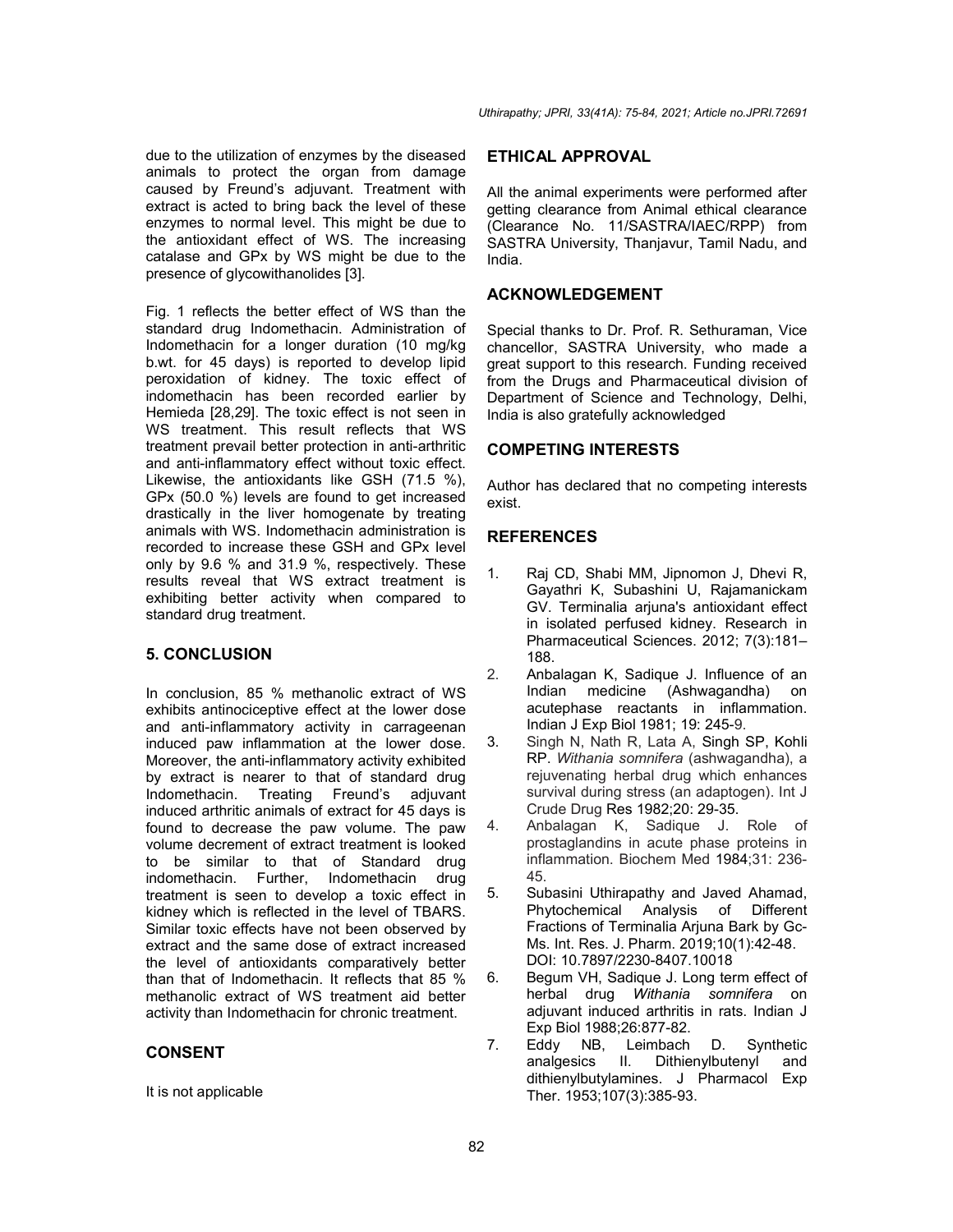8. Saravanan Subramaniam, Ramachandran Subramaniam, Suja Rajapandian, Subasini Uthrapathi, Victor Rajamanickam Gnanamanickam, Govinda Prasad Dubey. Anti-Atherogenic Activity of Ethanolic Fraction of Terminalia arjuna Bark on Hypercholesterolemic Rabbits. Evidence-Based Complementary and Alternative Medicine; 2011.

Available:https://doi.org/10.1093/ecam/neq 003.

- 9. Winter CA, Risley GA, Nass GW. Carrageenan-induced edema in hind paw of the rat as an assay for anti-inflammatory drugs. Proc Soc Exp Biol Med. 96*;*12(3):544-7.
- 10. Vetriselvan S, Subasini U, Velmurugan C. Anti-inflammatory activity of Cucumis sativus seed in carrageenan and xylene induced edema model using albino wistar rats - Int. J. of Biopharmaceutics, 2013;4(1):34-37.
- 11. Thenmozhi S, Subasini U, Kameshwaran S. Dhanalakshmi M and Victor Rajamanickam G. Morpho-anatomical and preliminary phytochemical studies of leaves of Gynandropsispentaphylla Linn. International Journal of Pharmacy & Life Sciences 2016; 4(7):088-2809.
- 12. Okhawa WO, Yagi K. Assay formulation lipid peroxides in animal tissues by thiobarbituric acid reaction. Anal Biochem. 1979**;** 95**:** 351-4.
- 13. Ellman GL. Tissue sulfhydryl groups, Arch Biochem Biphys. 1959*;*82: 70-7*.*
- 14. Rotruck JT, Pope AL, Ganther HE, Swanson AB, Hafeman DG, Hoekstra WG. Selenium: Biochemical Role as a Component of Glutathione Peroxidase. Science 1973; 179:588-90.
- 15. Sinha AK. Colorimetric assay of catalase. Anal Biochem. 1972;47(2):389–94.
- 16. Subasini Uthirapathy, Esra T. Anwer, Javed Ahamad, Omji porwal, and Muath Sh. Mohammed Ameen. Anti-atherogenic effect of Terminalia arjuna through suppressing adipocytokines and cardiac markers, JETIR. 2019;6(5):313-326.
- 17. Subasini U, Thenmozhi S, Absey Varghese, Victor Rajamanickam and Dubey GP. Safety Profile, Standardisation, HPTLC Fingerprint Analysis of Dioscorea bulbifera Linn. International journal of Pharmaceutical & Biological Archives 2015;6 (6):21-26.
- 18. Shanmugam Thenmozhi, Mohit Chaturvedi and Subasini Uthirapathy., Investigation of

Anti-inflammatory, Analgesic and Antipyretic Activity of Rhizome Volatile oil of Alpinia speciosa. (Asian J Med. Pharm. Res. 2013;3(3):82-84.

- 19. Vetriselvan S, Subasini U, Velmurugan C. Anti-inflammatory activity of Cucumis Sativus seedin Carageenan and Xylene induced Edema model using Albino Wistar Rats., International Journalof Biopharmaceutics. 2013;4(1):34-37
- 20. Vinegar R, Truax JF, Selph JL, Johnson PR, Venable AL, McKenzie KK. Pathway to carrageenan-induced inflammation in the hind limb of the rat. Fed Proc 1987;46:118–26.
- 21. Subashini U, Mohamed M, Shabi, Gayathri Krishnamoorthy, Dhevi Ravichandran, Victor G. Rajamanickam, Govindha Pillay Dubey. "Analgesic and Anti – arthritic effect of Corallacarpus Epigaeus", Clinical Biochemistry (Acta Bioquimica Clinica Latinoamericana 2011;45(4):749-56.
- 22. Bhatia M, Sidhapuriwala J, Moochhala SM, Moore PK, Hydrogen sulphide is a mediator of carrageenan-induced hindpaw oedema in the rat*.* Br J Pharmacol. 2005;145(2):141-4.
- 23. Chatterjee S, Das SN. Anti-arthritic and anti-inflammatory effect of a polyherbal drug (EASE): Its mechanism of action. Indian J Pharmacol. 1996;28:116-9.
- 24. Whitehouse MW, Orr KJ, Frances T, Beck WJ, Pearson CM. Freund's Adjuvants: Relationship of Arthritogenicity and Adjuvanticity in Rats to Vehicle Composition. Immunol. 1974;27:311–30.
- 25. Dhuley JN. Effect of ashwagandha on lipid peroxidation in stress-induced animals. J Ethnopharmacol 1998;60:173-8.
- 26. Subasini UGV, Rajamanickam Dubey GP, Mohammed Shab M, Gayathri K. Analgesic and anti-arthritic effect of Enicostemma littorale blume", International Journal of Biomedicine 2010:30(4): 423- 429.
- 27. Mohamed Shabi M, Gayathri K, Dhevi R, Subasini U, Victor Rajamanickam G, Dubey GP, Halicacabum C. (Linn): Investigations on Antiinflammatory and Analgesic Effect. Bulgarian Journal of Veterinary Medicine 2009;12 (3):171-177.
- 28. Hemieda FAE, EL-Missiry MA, Badawy ME, Goda AA. Partial suppressive effect of melatonin on indomethacin-induced renal injury in rat, Indian J Exp Biol. 2004**;**42: 63-7.